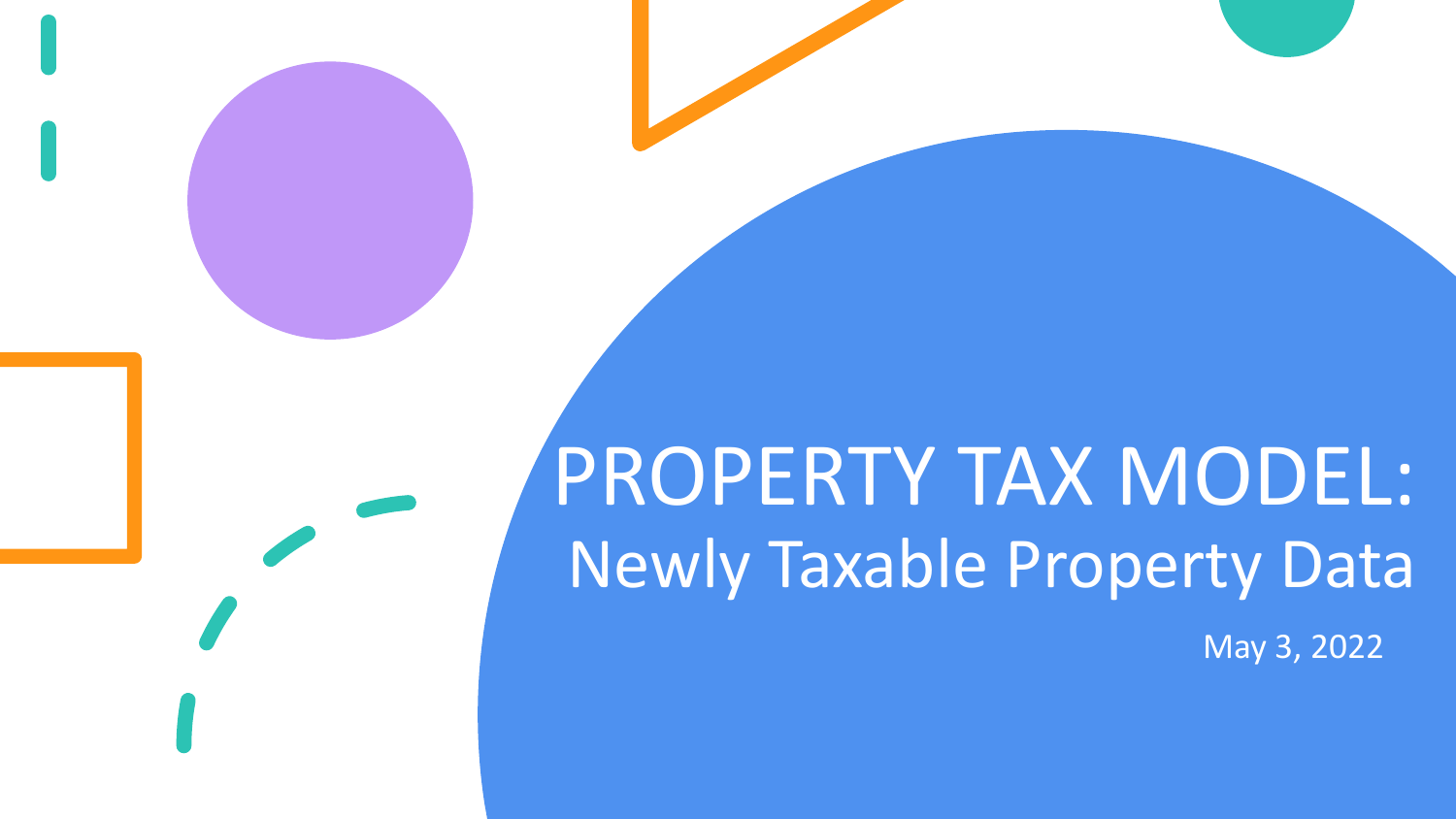### Property Tax Model

Goals and objectives:

- ❖ Better understanding of locally paid taxes
	- ❖ What are the sources of growth for property taxes in the past?
		- ❖ **In order to understand the growth of taxes paid for existing property, new property must be separated out**
		- ❖ Determine growth from Tax Increment Financing (TIF) districts
		- ❖ Within both new & existing property, growth can be broken down between different taxing units – the state, counties, cities, schools, & special districts
		- ❖ Determine how much growth in residential property taxes is due to a valuation shift between tax classes
		- ❖ What might property tax growth and its make up look like in the future?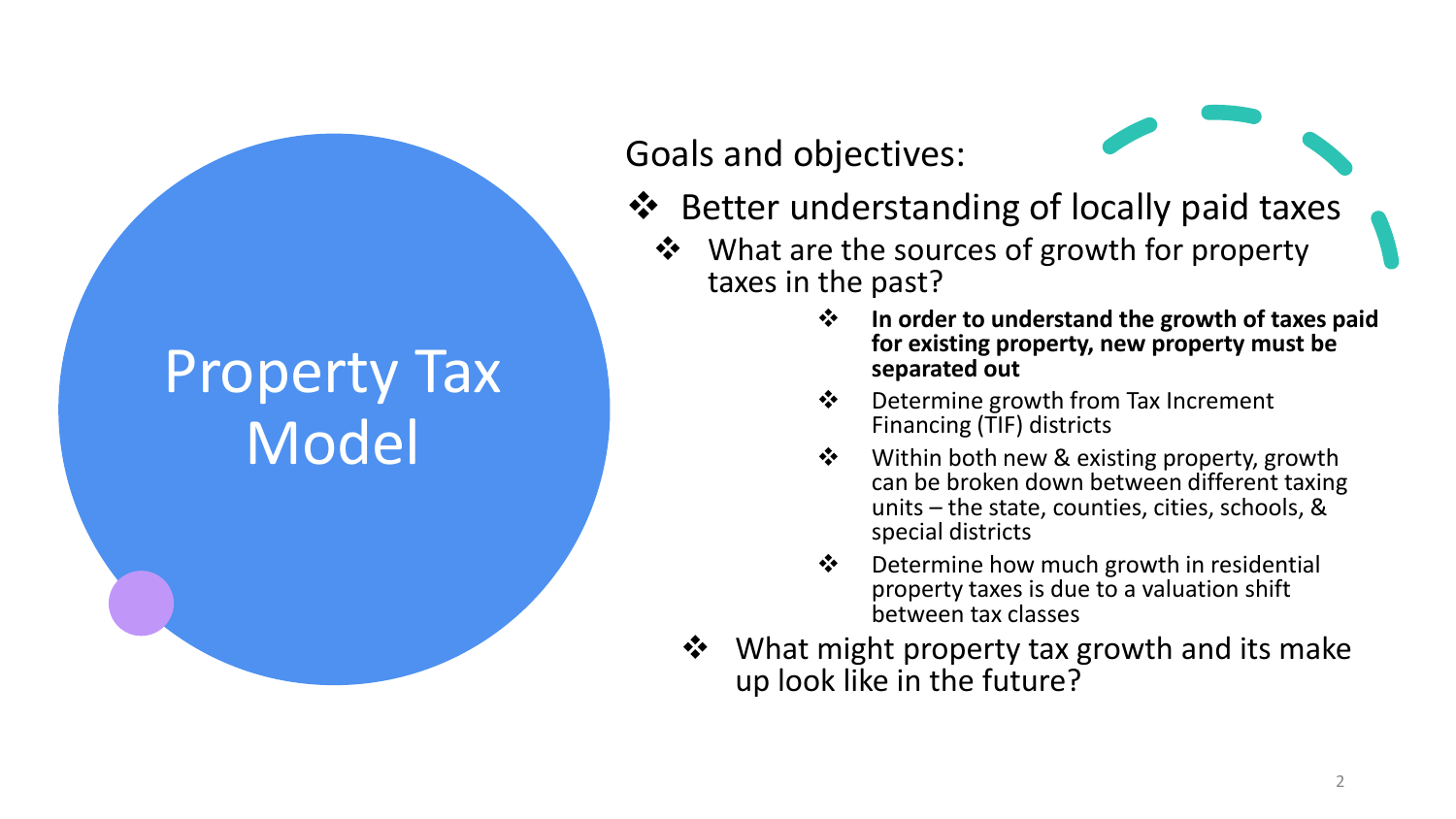## How newly taxable property values are calculated

#### **Class 4 residential & commercial property**

Per 15-10-420, MCA, newly taxable property includes:

- New construction, expansion, or remodeling of improvements
- Transfer of property into a new taxing unit
- Subdivision of property
- Transfer of property from tax-exempt to taxable status
- Release of taxable value from the incremental taxable value of a TIF district because of
	- Boundary changes
	- Increase to the base taxable value of the TIF
	- Termination of the TIF district

#### **All other classes of property**

- Newly taxable is the difference between current year and previous year taxable value
- Negative newly taxable values are possible (especially within class 8 business equipment due to the ability for equipment to move in & out of taxing jurisdictions)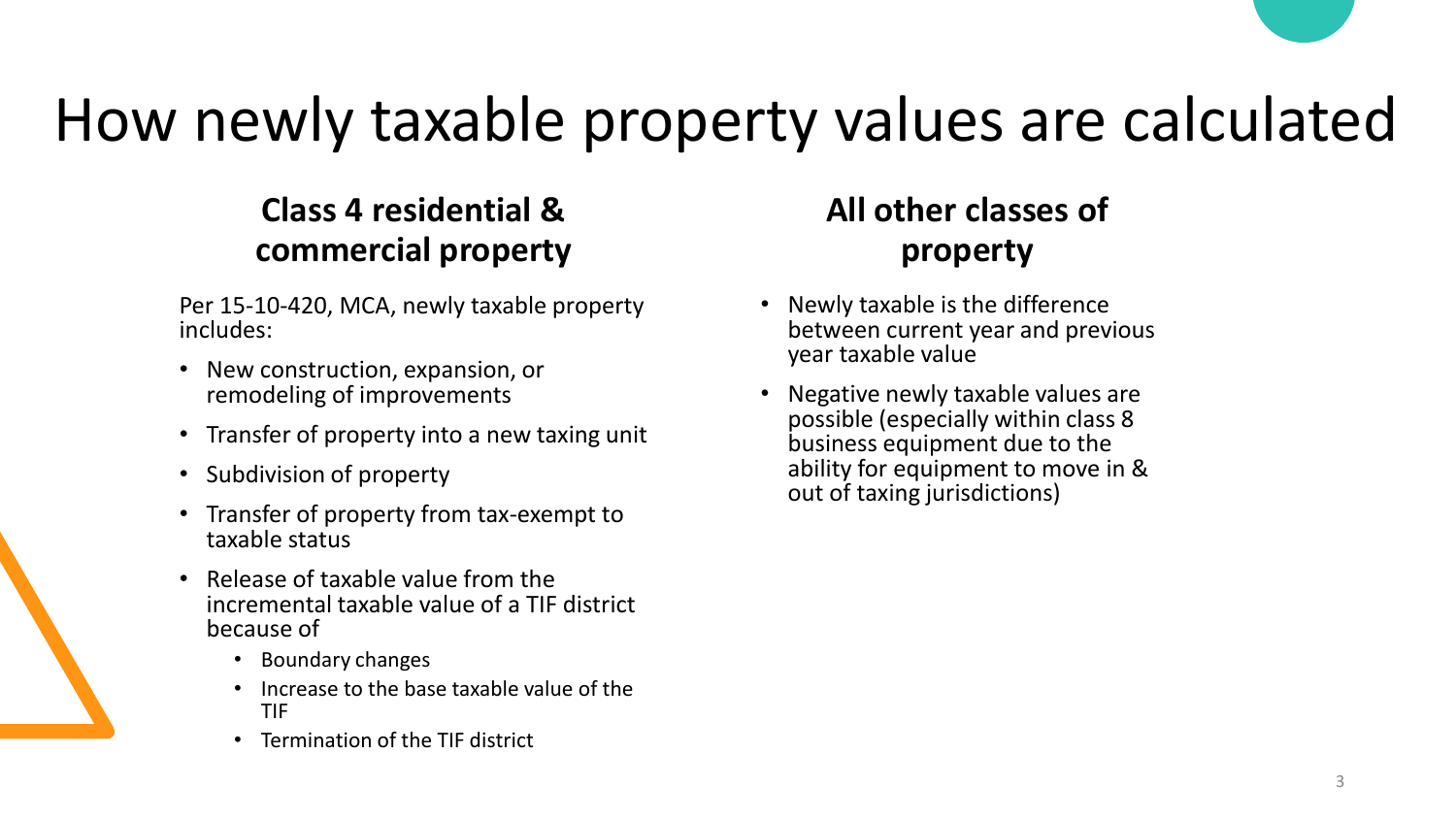### Limitations of newly taxable property data

These data are currently only used for the maximum mill levy calculation for local governments; the statutory definition of newly taxable may not align with our goals

1



For the maximum mill levy calculation, newly taxable property is summed by class in each taxing jurisdiction, and then the negative values are discarded. For our purposes, the negative values are included



We have not had the time yet to verify the details of these data